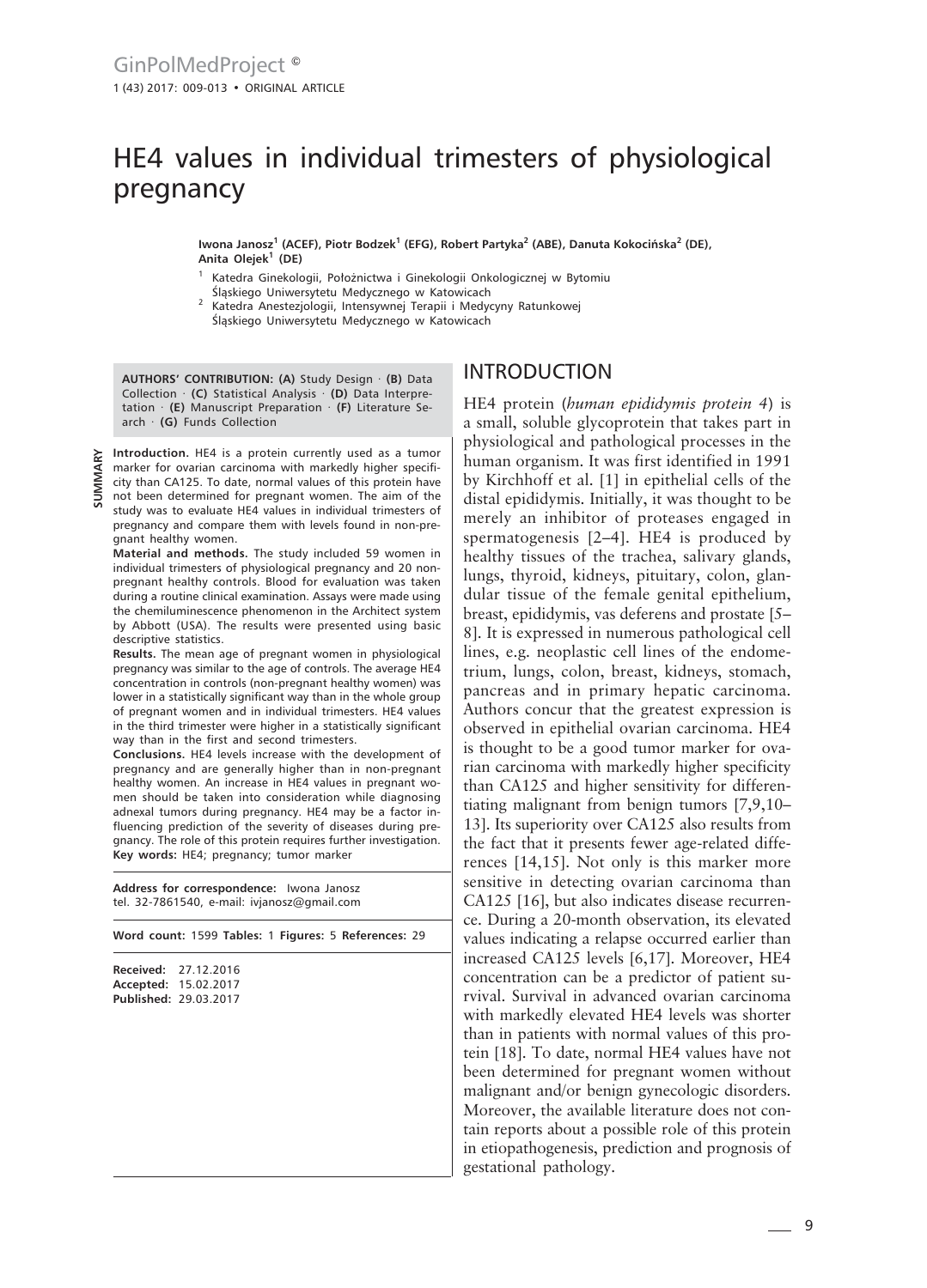The aim of the study was to evaluate HE4 values in pregnant women in individual trimesters and compare them with non-pregnant healthy controls.

## MATERIAL AND METHODS

The study was conducted from January 1 to March 31 2015 in the Department and Clinical Unit of Gynecology, Obstetrics and Gynecologic Oncology in Bytom, Silesian University of Medicine. In total, 59 women in different trimesters of physiological pregnancy were enrolled (20 women in the first trimester, 19 in the second trimester and 20 in the third trimester). The control group consisted of 20 age-matching non-pregnant healthy women. The participants were recruited from among patients of outpatient clinics. Blood for evaluation was taken during a routine clinical examination. Each time, blood (approximately 5 ml) was taken from the cubital fossa in the morning with the fasting patient. All controls



**Fig. 1.** Average HE4 values [pmol/l] in women in trimester I and controls (p=0.0000001)



**Fig. 2.** Average HE4 values [pmol/l] in women in trimester II and controls (p=0.0000001)

had blood drawn in identical conditions. After clot formation, the blood was centrifuged and the obtained serum was stored in -70 $^{\circ}$ C until testing. All women were informed about the purpose of the study and expressed consent to participate in writing. The study was approved by the Ethics Committee of the Medical University of Silesia.

Tests were conducted using the chemiluminescence phenomenon in the Architect system by Abbott (USA). This was done in the Department of Clinical Immunodiagnosis and Tumor Marker Analysis of No 5 St Barbara Regional Specialist Hospital in Sosnowiec.

The results were presented using basic descriptive statistics. The agreement with normal distribution was checked with the Shapiro–Wilk test. Differences between groups were compared using non-parametric Kolmogorov–Smirnov and Mann-Whitney U tests whilst in-group variability was tested with the Kruskal–Wallis ANOVA test. The significance level was p<0.05. The calculations were made in the STATISTICA program.

## RESULTS

The mean age of pregnant women in physiological pregnancy (29.5  $\pm$  6.5 years) was similar to the age of controls  $(27.9 \pm 7.3 \text{ years})$ . Table 1 presents average HE4 values for individual trimesters of pregnancy and in controls. The average HE4 concentration in controls (non-pregnant healthy women) was  $22.5 \pm$ 11.8 pmol/l and was lower in a statistically significant way than in the whole group of pregnant women and in individual trimesters (Tab. 1). The HE4 level in the third trimester was  $48.9 \pm 12.3$  pmol/l and was higher in



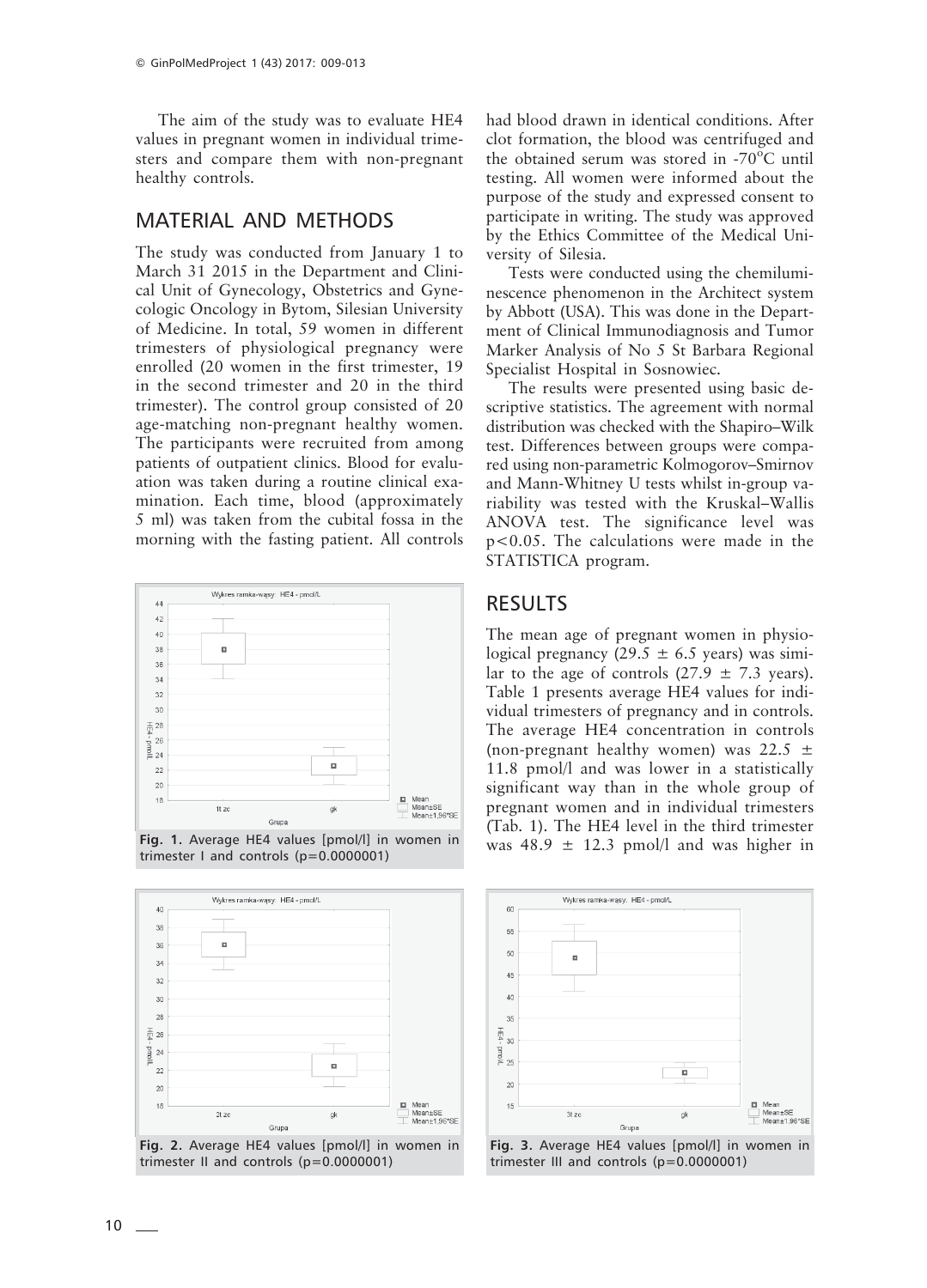a statistically significant way than in the first  $(38.0 \pm 9.2 \text{ pmol/l})$  and second trimesters  $(36.1 \text{ m})$  $\pm$  6.1 pmol/l). There were no differences in HE4 levels between healthy women in the first and second trimesters of pregnancy. The relationships are presented in figures 1–5.

#### **DISCUSSION**

HE4 has been shown to be a useful marker to detect and monitor ovarian carcinoma. In particular, its combination with CA125 is currently thought to be the gold standard in biochemical diagnosis of this cancer. It also improves the detectability of various histological types and can be used at all stages of the disease [9,10]. To date, normal values of this protein have not been determined in pregnant women without malignant and/or benign gynecologic disorders. Moore et al. [19] investigated HE4 values in individual trimesters of pregnancy and did not note any statistically significant differences in mean concentrations depending on the trimester and between trimesters. However, the difference between the second and third trimesters was nearing statistical significance  $(p=0.059)$  – HE4 values were found to increase between the second and third trimesters. This trend is in agreement with our study where a marked increase in HE4 levels was seen in the third trimester compared with the second trimester. The same authors also noted that HE4 values were considerably lower in women at all stages of pregnancy compared with non-pregnant premenopausal women. The upper limit of normal HE4 value in pregnant women was established by Moore et al. [19] at 49.6 pmol/l for trimester 1, 35.1 pmol/l for trimester 2 and 50.2 pmol/l for trimester 3. The average concentration in all pregnant women irrespective of the stage of pregnancy was 49.7 pmol/l. Similar findings were published by Li et al. [20] who found that serum HE4 levels in pregnant women were statistically lower than in healthy non-pregnant women (43.0 vs 48.9 pmol/l, respectively; p=0.007). However, these authors did not investigate HE4 levels in individual trimesters [19]. Different conclusions were drawn by Park et al. [14] after a study in 72 healthy pregnant women. The average HE4 concentration was 22.8 pmol/l (range 20.7–25.6 pmol/l) and it was higher in a statistically significant way than in healthy non-pregnant women  $(21.2; \text{ range } 18.7-24.3 \text{ pmol/l}; \text{p}=0.0098).$ These authors did not investigate HE4 levels in individual trimesters either. The results obtained by Park et al. [14] are in line with our findings. We have shown that the average HE4 concentration is markedly higher in pregnancy and in its individual trimesters compared with levels found in non-pregnant women (Tab. 1).



**Fig. 4.** Average HE4 values [pmol/l] in women in trimester I and trimester III of physiological pregnancy (p=0.01)



**Fig. 5.** Average HE4 values [pmol/l] in women in trimester II and trimester III of physiological pregnancy (p=0.001)

**Tab. 1.** Average HE4 values in pregnant women in individual trimesters and in controls

| Mean $\pm$ SD<br>[pmol/l]                                                                                     | All pregnant<br>women | Trimester 1<br>$(n=20)$ | Trimester II<br>$(n=19)$ | Trimester III<br>$(n=20)$                          | Controls<br>$(n=20)$ |  |
|---------------------------------------------------------------------------------------------------------------|-----------------------|-------------------------|--------------------------|----------------------------------------------------|----------------------|--|
| HE4                                                                                                           | $39.6 \pm 10.0^{a}$   | $38.0 \pm 9.2^{a}$      | $36.1 \pm 6.1^{a}$       | 48,9 $\pm$ 12,3 <sup>a) b) c</sup> 22.5 $\pm$ 11.8 |                      |  |
| a) p<0.001 compared with controls; b) p=0.01 compared with trimester I; c) p<0.001 compared with trimester II |                       |                         |                          |                                                    |                      |  |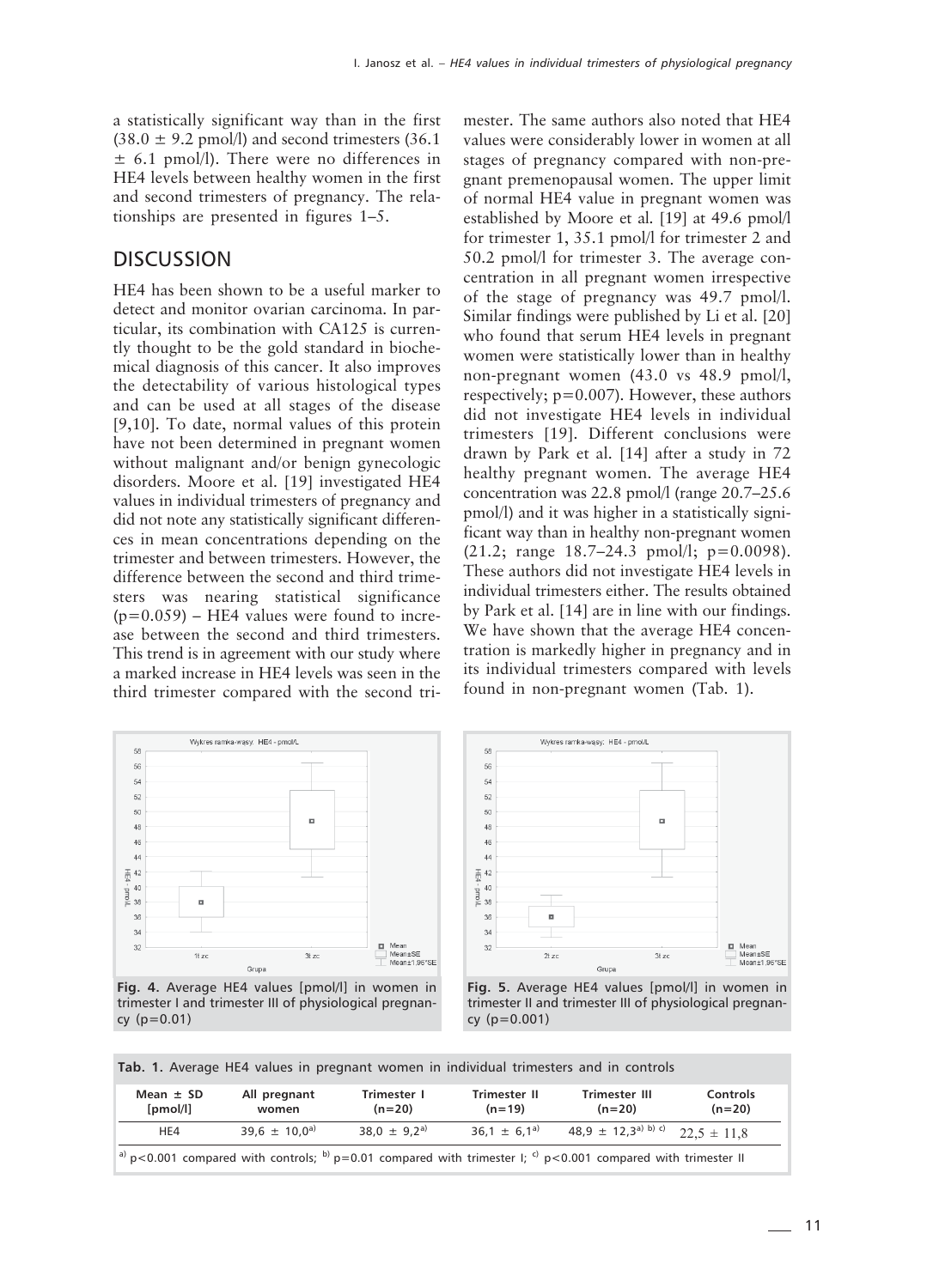As HE4, certain other tumor markers also increase during pregnancy (CA19-9, CA15-3, carcinoembryonic antigen, squamous cell carcinoma antigen and mucin-like cancer-associated antigen) [21, 22]. CA125 levels rise, particularly in the first trimester, perhaps because it plays a role in early fetal development and due to increased renal clearance in pregnancy [14,19, 22,23]. During pregnancy, CA125 is found in relatively high levels in decidual cells, amniotic fluid and amniotic cells. Significantly lower levels are found in umbilical blood. This suggests that the decidua and amniotic cells, rather than the fetus, produce and secrete this glycoprotein into the amniotic fluid [22,24]. By contrast with CA125, other tumor markers tended to decrease their concentrations during pregnancy (inhibin B, lactate dehydrogenase LDH) whereas anti-Müllerian hormone values were comparable to those found in non-pregnant women in the follicular phase and tended to decrease as pregnancy progressed [22].

Being familiar with normal levels of tumor markers during pregnancy is of paramount importance. Since the 1960s, the incidence of female cancers has been increasing continuously [25]. The most common cancers are breast cancer, cervical cancer and blood neoplasms [26]. Pregnancy after oncological treatment is becoming more and more common mainly due to the development of fertility-sparing treatment methods and improving prognosis in patients with malignancies [22]. A decrease in HE4 suggested by Moore et al. [19] makes this protein a reliable ovarian carcinoma marker that can be used during pregnancy in the diagnosis of pelvic cysts and tumors. CA125 can give false positive results in these women. Literature reports state that CA125 levels are higher in one fourth of pregnant women [14,27]. HE4 values were obtained by this author [18] using HE4 EIA tests (*Fujirebio Diagnostics Inc*). However, the author himself [19] and others [11] admit that currently the only reliable tools to measure HE4 levels are the Roche test and Abbott Diagnostics. Results obtained using these tests are perhaps more reliable and should constitute a reference. In our own assays, as in the study by Park et al. [14], who also noted an HE4 increase during pregnancy, Abbott tests (USA) were applied.

There are single publications about the role of selected tumor markers in detecting certain gestational pathologies. Fiegler et al. [28] analyzed 200 women with signs of threatened abortion between weeks 5 and 12 of pregnancy and noted an increase in CA125 values. In other studies, He et al. [29] found increased LDH values in pregnant women with symptoms of pre-eclampsia and HELLP syndrome. However, there are no reports about the role of HE4 in gestational pathologies. According to the current state of knowledge, the role of HE4 has not been fully explored. Our preliminary results, even if they are difficult to compare due to the lack of similar published studies, are interesting and suggest a potential role of this protein as a factor that can affect prediction of the severity of diseases during pregnancy.

#### **CONCLUSIONS**

HE4 levels increase with the development of pregnancy and are higher than in non-pregnant healthy women. An increase in HE4 values in pregnant women should be taken into consideration while diagnosing adnexal tumors during pregnancy. HE4 may be a factor influencing prediction of the severity of obstetric conditions. The role of this protein during pregnancy needs further investigation.

1. **Kirchhoff C, Habben I, Ivell R et al.** A major human epididymis-specific cDNA encodes a protein with sequence homology to extracellular proteinase inhibitors. *Biol Reprod* 1991,45:350-357.

**REFERENCES**

**REFERENCES** 

- 2. **Hua L, Liu Y, Zhen S et al**. Expression and biochemical characterization of recombinant human epididymis protein 4. *Protein Expression and Purification* 2014,102:52-62.
- 3. **Jiang SW, Chen H, Dowdy S et al**. HE4 transcription and splice variants - specific expression in endometrial cancer and correlation with patient survival. *Int J Mol Sci* 2013;14:22655-22677.
- 4. **Jaszczyńska-Nowinka K.** Ocena stężeń SDF1 i ekspresji jego receptora CXCR4 u chorych na raka jajnika. Rozprawa doktorska. Katedra Onkologii Klinika Onkologii Uniwersytet Medyczny im. Karola Marcinkowskiego w Poznaniu. Poznań 2011.
- 5. **Galgano MT, Hampton GM, Frierson HF Jr.** Comprehensive analysis of HE4 expression in normal and malignant human tissues. *Modern Pathology* 2006;19:847-853.
- 6. **Kappelmayer J, Antal-Szalmas P, Nagy Jr B.** Human epididymis protein 4 (HE4) in laboratory medicine and an algorithm in renal disorders. *Clinica Chimica Acta* 2015; 438:35-42.
- 7. **Hertlein L, Stieber P, Kirschenhofer A et al**. Human epididymis protein 4 (HE4) in benign and malignant diseases. *Clin Chem Lab Med* 2012;50:2181-2188.
- 8. **Tokuishi K, Yamashita S, Ohbo K, et al.** Splice variant HE4- V3 expression is associated with favorable prognosis in pulmonary adenocarcinoma. *Tumor Biol* 2012;33:103-109.
- 9. **Moore RG, Miller MC, Steinhoff MM et al**. Serum HE4 levels are less frequently elevated than CA125 in women with benign gynecologic disorders. *Am J Obstet Gynecol,* 2012, 206 (4): 351e1-351e8.
- 10. **Escudero JM, Auge JM, Filella X et al.** Comparision of serum human epididymis protein 4 with cancer antigen 125 as a tumor marker in patients with malignant and non-malignant diseases. *Clinical Chemistry* 2011; 57,11: 1534-1544.